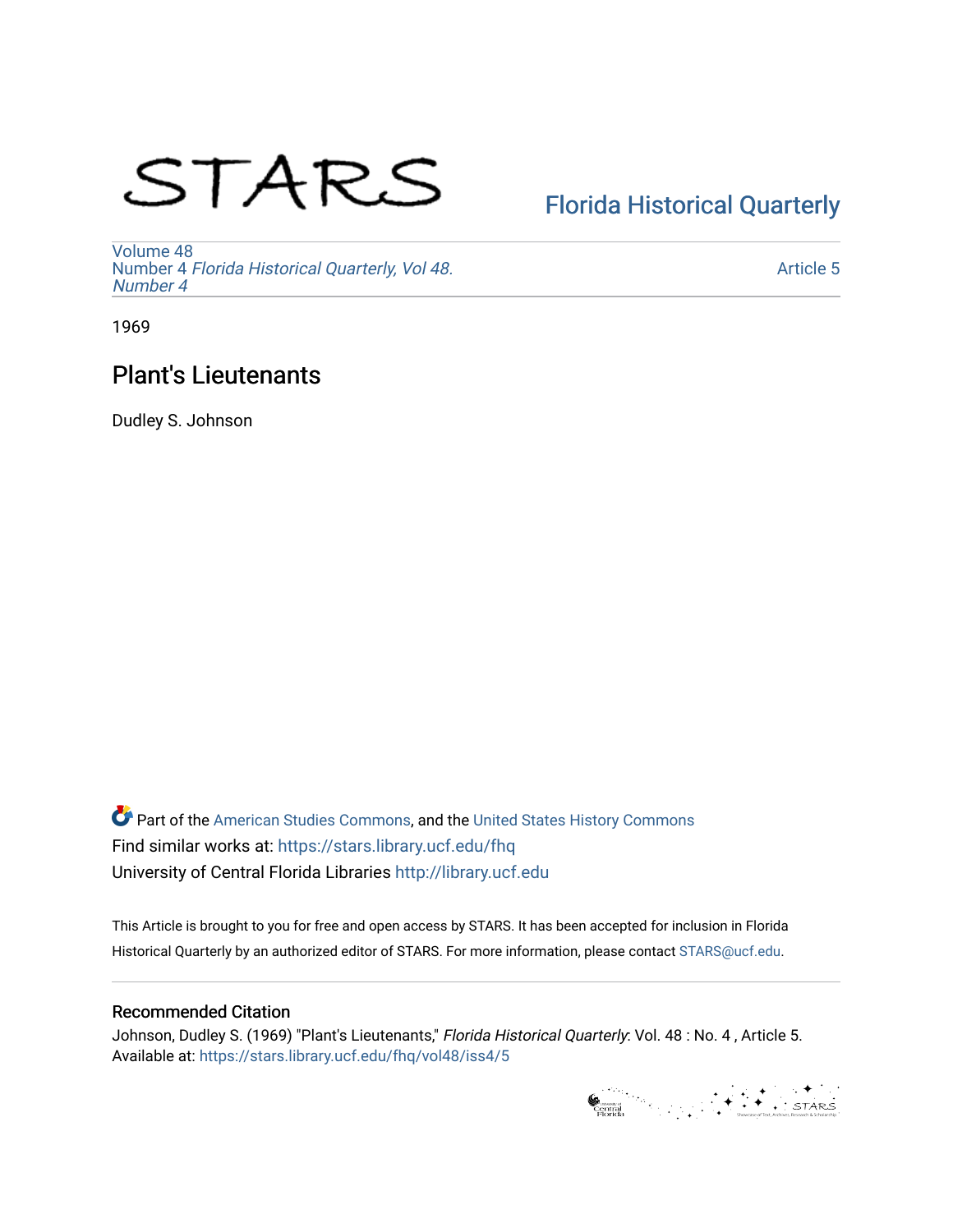#### *by* DUDLEY S. JOHNSON\*

ENRY BRADLEY PLANT, native of Connecticut and owner of the Southern Express Company, successfully developed a rail network from the Georgia line to Charlotte Harbor. One of his lines was the first to reach the small, backwater village of Tampa where he built the lavish Tampa Bay Hotel in 1891. He also bought or constructed hotels in Port Tampa, Beleair, Punta Gorda, Ocala, Kissimmee, and Winter Park. He established a steamship line to Havana, Cuba, with stops at various ports along the West coast of Florida and at Key West, and his riverboats operated on the St. Johns, the Apalachicola, and the Chattahoochee. Plant did all this between 1879 when he purchased his first railroad and 1899 when he died. In addition, his companies owned large tracts of land received from the state, and his express company shipped Florida products to northern markets. Few men have been more intimately connected with the economic development of Florida, and none was more important to the area west of the St. Johns River and south to Punta Gorda on the lower Gulf coast during the latter part of the nineteenth century than Henry Plant.  $\frac{1}{1}$ 

Plant did not perform this work alone. He had a number of associates, wealthy men, who were willing to invest in his enterprises because of the expected profitable returns. As directors of the companies, they made policy, but that policy was actually put into operation by a faction that can be identified as "Plant's lieutenants." These men were tough, knowledgeable, experienced, and totally dedicated to Plant. Some were trained in the law, others in finance, and one began his career as an

[ 381 ]

<sup>\*.</sup> Mr. Johnson is associate professor of history at Southeastern Louisiana College.

<sup>1.</sup> Plant's achievements are related in G. Hutchinson Smyth's laudatory *The Life of Henry Bradley Plant* (New York, 1898). Shorter accounts can be found in Sidney Walter Martin, "Henry Bradley Plant," *Georgians In Profile,* edited by Horace Montgomery (Athens, 1959), 261-76, and Dudley S. Johnson, "Henry Bradley Plant and Florida," *Florida Historical Quarterly,* XLV (October 1966), 118-31.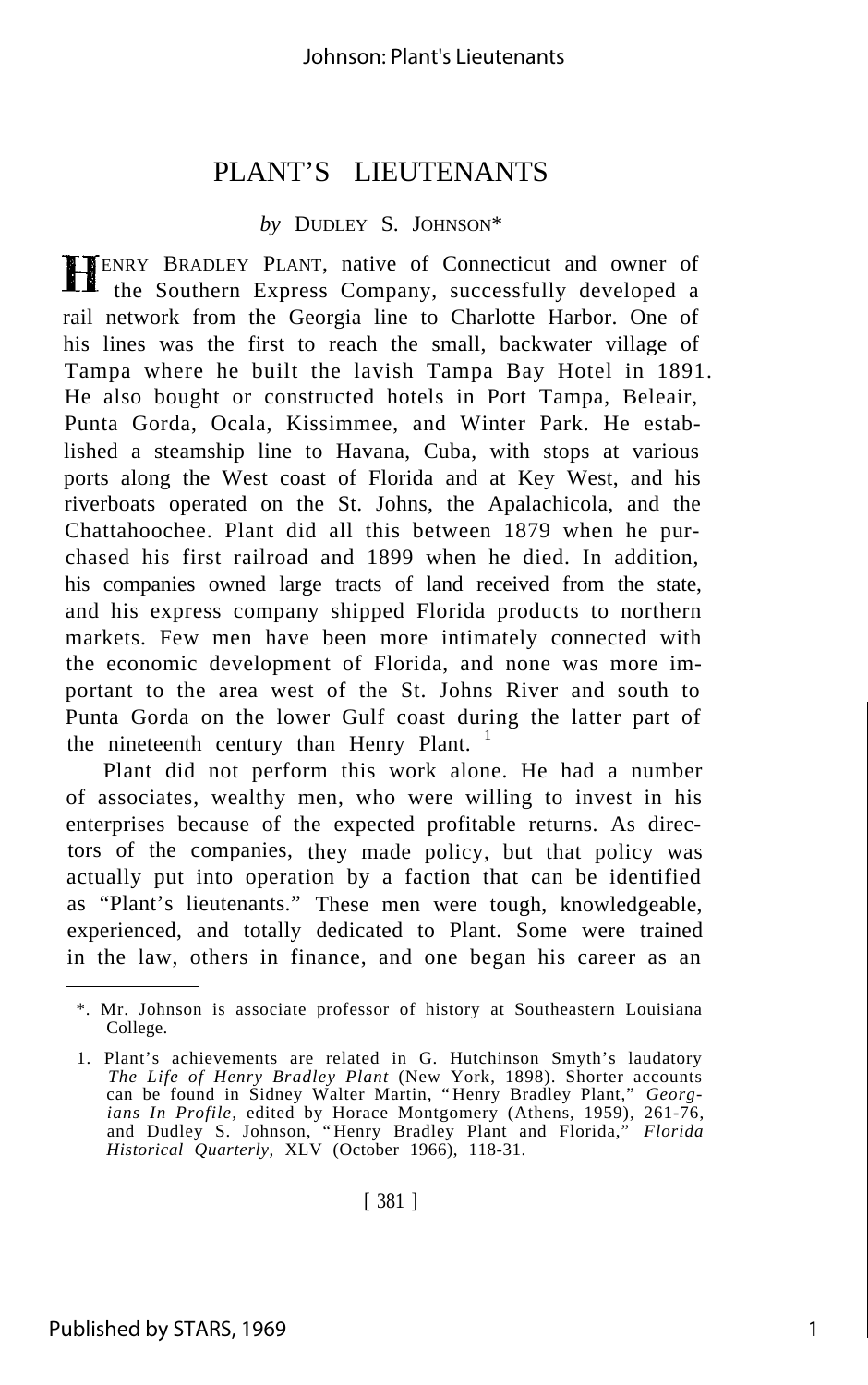apprentice in the railroad machine shops prior to the Civil War. Among those closest to Plant were Michael J. O'Brien, superintendent and vice-president of the Southern Express Company; Robert G. Erwin, general counsel and vice-president of the Plant System of railroads; Henry S. Haines, general manager and vice-president of the railroads; and Franklin Quentin Brown, vice-president in charge of the Plant hotels.

O'Brien was the oldest of the group and he was associated with Plant for the longest period of time. Born in Baltimore in 1838, he worked first in a printing house and then as a clerk in a drug store. He began working for the Adams Express Company in Memphis in 1859 as a messenger and waybill clerk. He was promoted to cashier and was transferred to the New Orleans office in 1860, but he left the following year to join the Confederate navy. O'Brien served in Captain Carter B. Poindexter's squadron on Lake Ponchartrain until the fighting unit was destroyed in 1862. $2$ 

In the meantime, Plant had formed the Southern Express Company from all the assets of the Adams Express that were located south of the Potomac River. The new company performed many services for the Confederate government, and all employees who were certified indispensable by the company's president were exempt from military duty.<sup>3</sup> However, the Southern Express could not find enough experienced men, and at the request of Confederate Secretary of Treasury Christopher G. Memminger, Michael O'Brien was detached from the navy and assigned to the express office in Atlanta. He was there when General Sherman captured the city, and he was instrumental in reestablishing the express lines behind the Union forces.  $4$ 

Plant went to Europe in 1863, giving health as his reason for leaving the South. Some thought that he was on a diplomatic mission and others believed that he had made his fortune and

<sup>2.</sup> *Express Gazette,* Vol. 24 (1899), 237, 239, 243; *Official Records of the Union and Confederate Navies in the War of the Rebellion,* Series I, Vol. 18 (Washington, 1904), 256-57.

<sup>3.</sup> *War of the Rebellion; Official Records of the Union and Confederate Armies,* Series IV, Vol. 1 (Washington, 1900), 1174.

<sup>4</sup> . *Express Gazette,* Vol. 24 (1899), 237, 239, 243. Memminger was interested in the welfare of the Southern Express Company because it was one of the very few means available to the government to transfer Confederate funds.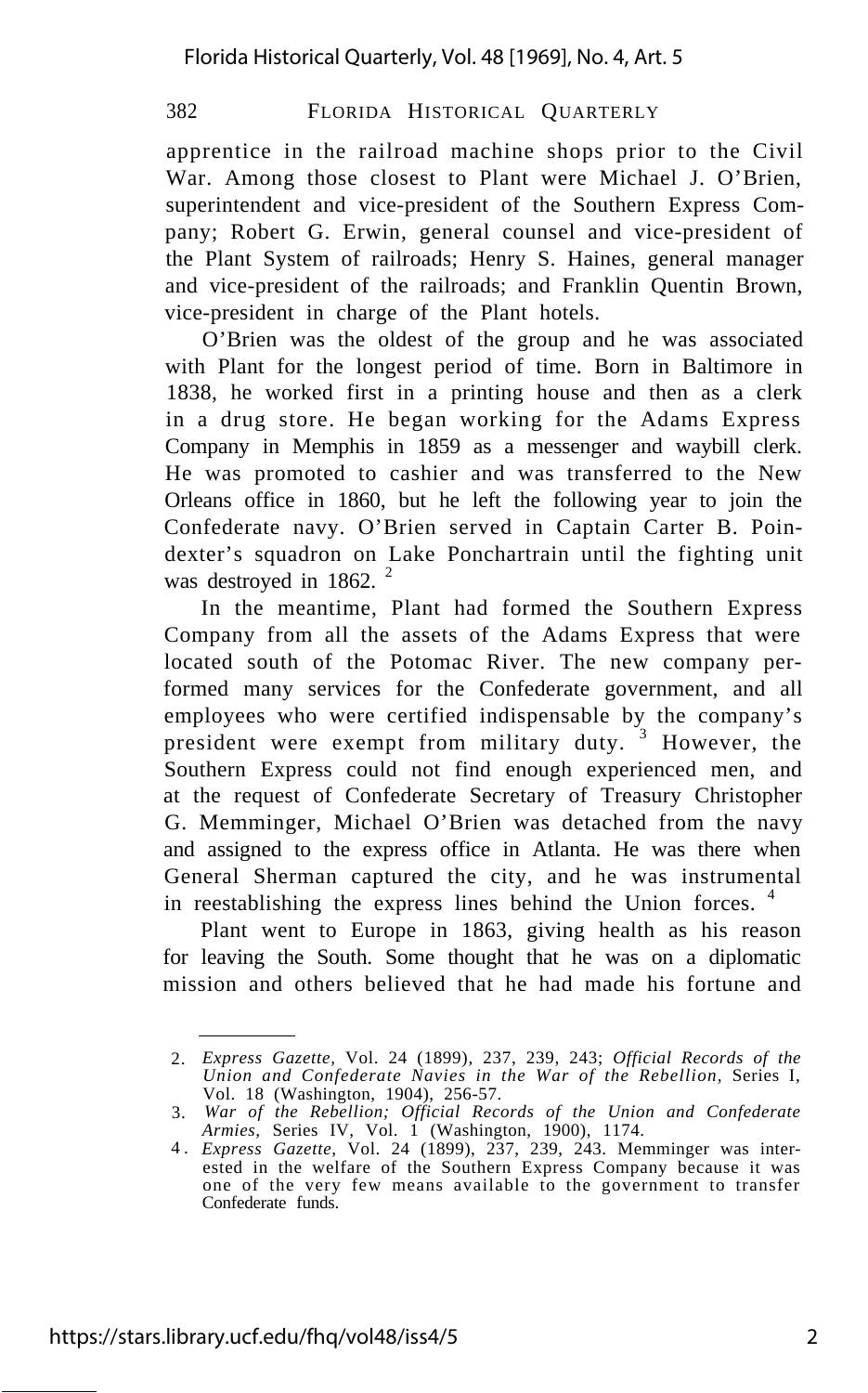was leaving because he knew the South could not win. <sup>5</sup> In Plant's absence, James Shuter, general superintendent of the Southern Express, was named acting president, and in 1864 he appointed O'Brien as his secretary. Four years later, O'Brien became general superintendent. During the next twenty years he helped Plant, who had returned to America in 1865, extend the lines of the express company throughout the South. His work was so effective that he was made vice-president of the company in 1888. <sup>6</sup>

O'Brien visited Florida many times on business and as a tourist. He and another express official sailed from Port Tampa to Havana, Cuba, just before the Spanish-American War, to promote express and steamship trade with the island. After the war, he and Plant and other officers again visited Cuba on an inspection tour. The Plant Steamship Company had five vessels sailing regularly between Port Tampa and Havana by the time of the latter visit. <sup>7</sup> When Plant died in 1899, O'Brien was chosen by the directors to be president of the Southern Express Company, a position he held until his own death in 1909.  $8$ O'Brien's role in Plant's Florida developments is not altogether clear. He served as a member of boards of directors of some of the smaller railroads and therefore he helped to make policy decisions in the Plant organization. Perhaps his greatest contribution was in relieving Plant of some of the responsibility of directing the express company. O'Brien knew the express business and the southern territory so thoroughly that Plant could safely leave the management of the company to him.

Robert Gaullaudet Erwin became associated with Plant through the legal profession. He was born in Savannah, Georgia, on May 6, 1854. He entered Trinity College at Hartford, Connecticut, in 1871, and was graduated three years later.

<sup>5.</sup> Francis B. C. Bradlee, *Blockade Running During the Civil War; And the Effect of Land and Water Transportation on the Confederacy* (Salem, Mass., 1925), 312-13; J. B. J ones, *A Rebel War Clerk's Diary,* edited by Howard Swiggett, 2 vols. (New York, 1935), II, 4. 6. *Express Gazette,* Vol. 24 (1899), 237, 239, 243; Smyth, *Life of Henry*

*Bradley Plant,* 61.

<sup>7.</sup> *Tampa Journal,* February 12, 1891; *Tampa Morning Tribune,* March 18, 1898, January 31, February 3, 1899. 8 . *Express Gazette,* Vol. 24 (1899), 237, 239, 243; Vol. 34 (1909), 261-62.

He was buried in Chattanooga, Tennessee. Henry M. Flagler, builder of the Florida East Coast Railroad and Plant's chief rival in Florida, was listed in the obituary notice as an honorary pallbearer.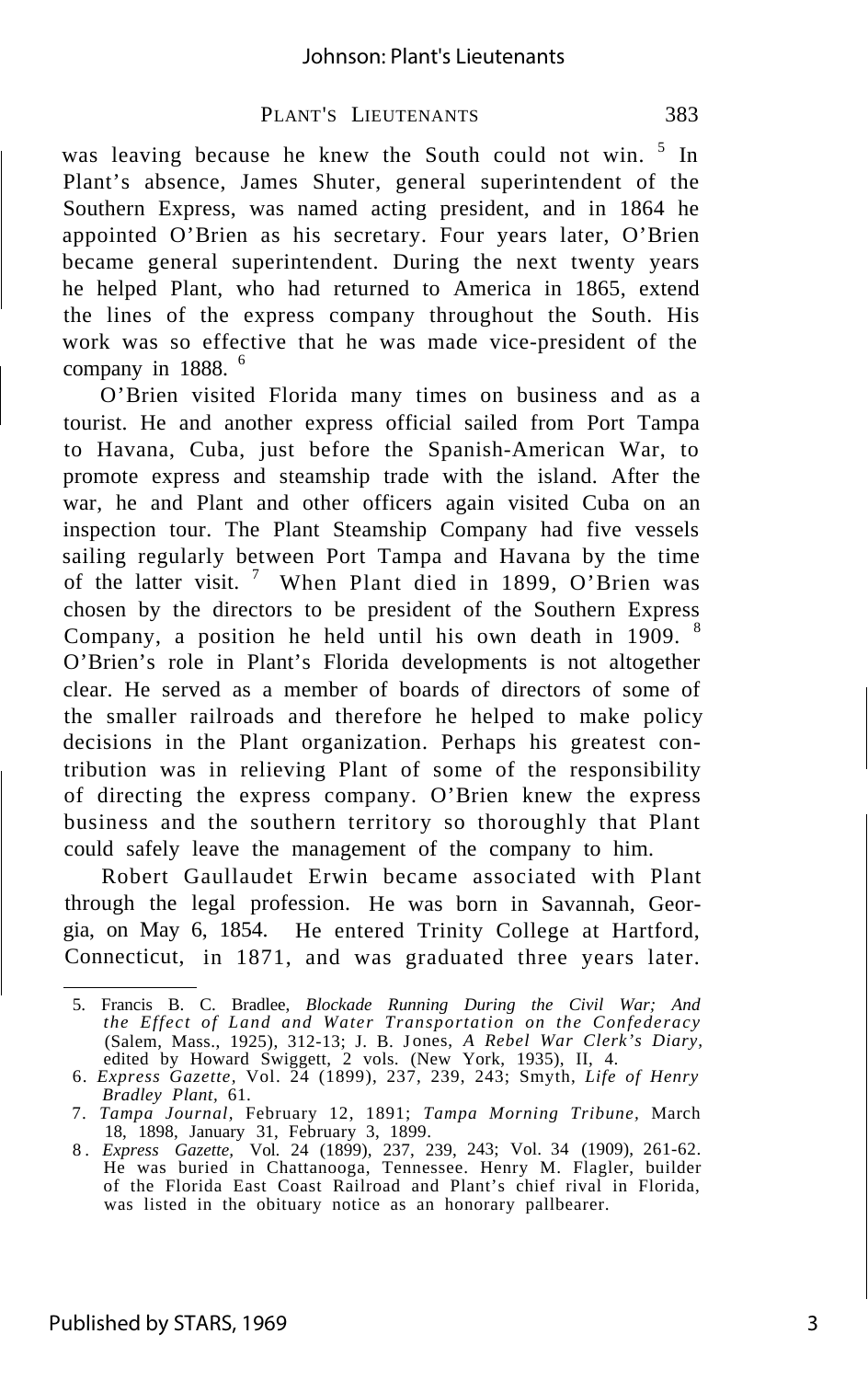Studying law in the offices of Hartridge and Chisholm in Savannah, he was admitted to the bar in 1875. Four years later, Erwin entered into a partnership with Judge Walter Scott Chisholm under the firm name of Chisholm and Erwin, and they became the attorneys for the Southern Express Company. Plant secured his first railroad, the Albany and Gulf extending from Savannah to Bainbridge, Georgia, in 1879, and Chisholm and Erwin were instrumental in reorganizing the company into the Savannah, Florida and Western Railway. As Plant added new companies, this legal firm continued the association, with one or the other always represented on the boards of directors. Chisholm also served as vice-president of many of Plant's companies. <sup>9</sup>

Chisholm died in 1892, and Erwin succeeded to his position as vice-president of the Savannah, Florida and Western Railway and of several of the smaller Plant operations. His duties and his position as general counsel gave him a thorough knowledge of the Plant System. He traveled over the lines of the system many times and was often in Florida. Although there is no evidence that he was particularly interested in the development of the state, he was the chief legal officer of the Plant System and his advice was often sought. Erwin was seldom interviewed by the newspapers, but his name was usually listed among the members of the Plant party on inspection tours and at the seasonal openings of the Tampa Bay Hotel after 1891.<sup>10</sup>

In 1899 Robert Erwin was selected to succeed Plant as president of the Plant Investment Company, the Savannah, Florida and Western Railway, and some of the smaller companies. <sup>11</sup> In addition, he was appointed one of the executors of Plant's estate. <sup>12</sup> After long legal proceedings involving Plant's will, Erwin negotiated the sale of the Plant railroads to the Atlantic Coast Line Railroad in 1902, and he became president of the latter company. He retired from this position on November 21,

<sup>9.</sup> *Twenty-third Report of the Georgia Bar Association* (1906), 344-45; *Atlanta Constitution,* January 14, 1906. For a sketch of Chisholm's career see "Walter Scott Chisholm," lanta, 1895), II, 381-82. *Memoirs of Georgia,* 2 vols. (At-

<sup>10.</sup> "Walter Scott Chisholm," *Memoirs of Georgia,* II, 381-82; *Tampa Morning Tribune,* October 18, 22, 1895; December 1, 9, 1897; March 18, 1898.

<sup>11.</sup> The Plant Investment Company was a holding company organized by Plant to manage his real estate and railroad properties.

<sup>12.</sup> *New York Times,* July 10, 1902.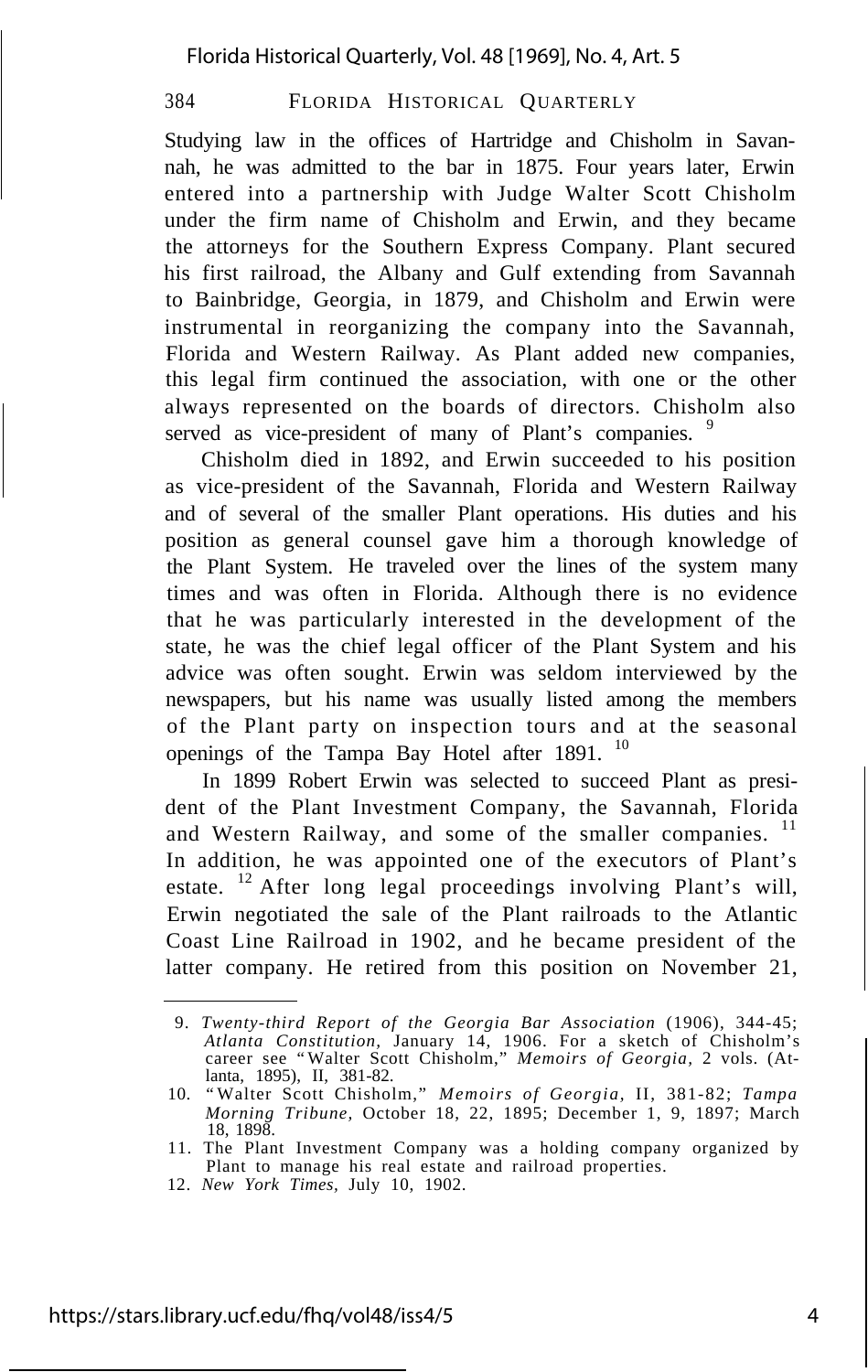#### Johnson: Plant's Lieutenants

#### PLANT'S LIEUTENANTS 385

1905, but retained his position as a director of various other railroad and steamship companies.<sup>13</sup> Erwin died at the relatively early age of fifty-two on January 13, 1906, while inspecting a game preserve which he owned in Connecticut. The New York newspapers carried the obituary on an inside page, but the Jacksonville and Tampa papers, realizing the importance of the rail system to Florida's growth and economy, carried it as a front page story. The Tampa press pointed to the fact that Erwin had been a frequent visitor to the area and the paper referred to him as a friend.  $14$  It is impossible to evaluate fully Erwin's contributions to Florida and to the Tampa Bay area since he was so overshadowed by Plant and the other associates.

Franklin Q. Brown was only eight years younger than Robert Erwin, but he outlived the older man by almost fifty years. Brown, the descendents of New Englanders, was born in Chicago in 1862, but he attended high school in Melrose, Massachusetts. He began his business career with Chandler and Company of Boston, a company interested in the East India trade and in Florida railroads. He came to Florida in 1886 at the age of twenty-four, and two years later he was elected a director and secretary-treasurer of the Florida Southern Railway Company. At that time he listed his residence as Boston, perhaps because the home office of the company was located there. He became president of the company at the age of twenty-nine, a rare distinction for one so young. When the Florida Southern was absorbed by the Plant System, Brown became third vice-president of that company.<sup>1 5</sup> He was in charge of the hotels of the Plant Investment Company and spent a great deal of his time in Florida; he was usually present at the opening of the tourist season. At one time he purchased land on Captiva Island near Fort Myers, planning to build a smaller version of the Tampa Bay Hotel, but this project never materialized. <sup>16</sup>

Young and energetic, Brown was entrusted with many con-

<sup>13.</sup> *Twenty-third Report of the Georgia Bar Association* (1906), 344-45; *New York Times,* May 14, 1902; Jacksonville *Florida Times Union,* January 14, 1906; *Tampa Morning Tribune,* January 14, 1906.

<sup>14.</sup> *New York Times,* January 14, 1906; *Tampa Morning Tribune,* January 14, 1906; Jacksonville *Florida Times Union,* January 14, 1906.

<sup>15.</sup> *New York Times,* November 8, 1955; Franklin Q. Brown, Jr., to Dudley S. Johnson, December 4, 1969; *National Cyclopaedia of American Biography* (New York, 1962), XLIV, 518. *Tampa Morning Tribune,* April 28, 1897, October 8, 1898.

<sup>16.</sup>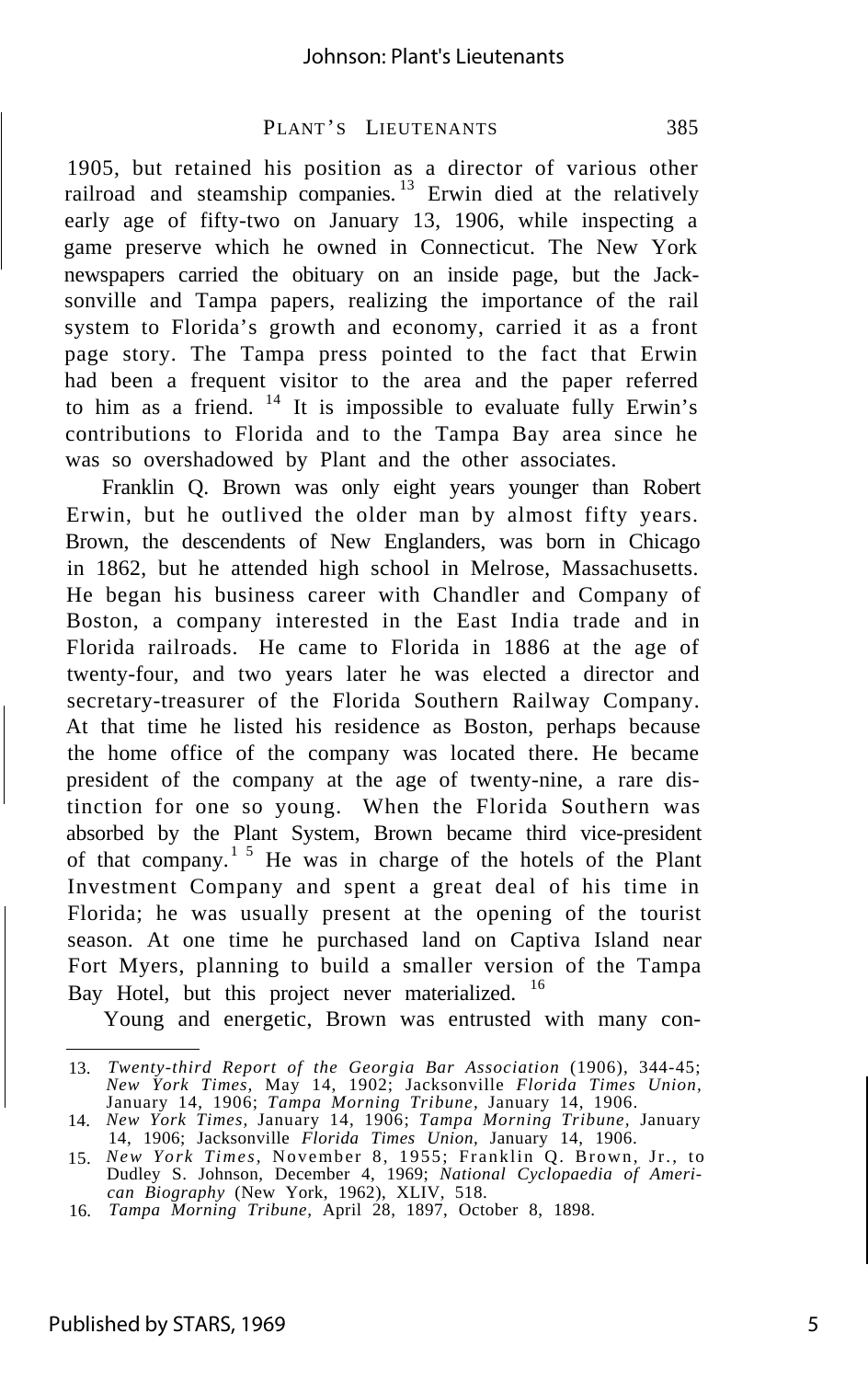fidential missions for the government. He went to Cuba just prior to the Spanish-American War to survey business opportunities there and to ascertain as best he could the threat of war. Upon his return to the United States he visited President McKinley in Washington, and apprised him of conditions on the island. Believing that armed conflict was an immediate threat, Brown described the advantages of the Tampa Bay area and particularly Port Tampa as a sea port that might be utilized by the military. It is believed that his enthusiasm aided the President in selecting Port Tampa as the port of embarkation when the war began.<sup>17</sup> Brown was on hand to greet the first army commander to arrive in Tampa in 1898, and to help him settle into the Tampa Bay Hotel, which became army headquarters. As was its custom, the hotel had closed at the end of the tourist season, but Brown reopened it, first for the military and later for visitors and officers' wives and families. Brown was appointed to the staff of Florida Governor William D. Bloxham in 1898 with the rank of colonel, but this was a completely honorary position. <sup>18</sup>

Florida newspapers realized that Brown was one of Plant's most important lieutenants, and they often carried news stories about him. After he had added the Jacksonville, Tampa and Key West Railroad to the Plant holdings in Florida, the Tampa paper stated: "Brown is recognized as the executive head of the Plant System and is always brought to the front when any important deals are being negotiated, either with any of the immense hotels that are owned and controlled by the Plant Investment Company or with any division of the railroad system. . . . No man connected with the Plant System is held in higher regards than Mr. Brown either by the officials of the company or by outside parties with whom he has business transactions. In all his dealings he is gentlemanly, courteous and honor-

<sup>17.</sup> Frank Q. Brown to A. J. Hanna, January 24, 1938, Mss. Collection, box 6, P. K. Yonge Library of Florida History, University of Florida, Gainesville.

<sup>18.</sup> *Tampa Morning Tribune,* April 22, May 19, 1898; W. D. Bloxham to Ziba King, May 2, 1898, Governor Bloxham's letterbooks, April 28, 1898, to August 4, 1900, p. 22, Florida State Library, Tallahasee. King had written to the governor requesting a commission for Brown whom he called Frank Hugh Brown. The governor refused the request at that time because there were no vacancies on his staff, but later Brown received the appointment.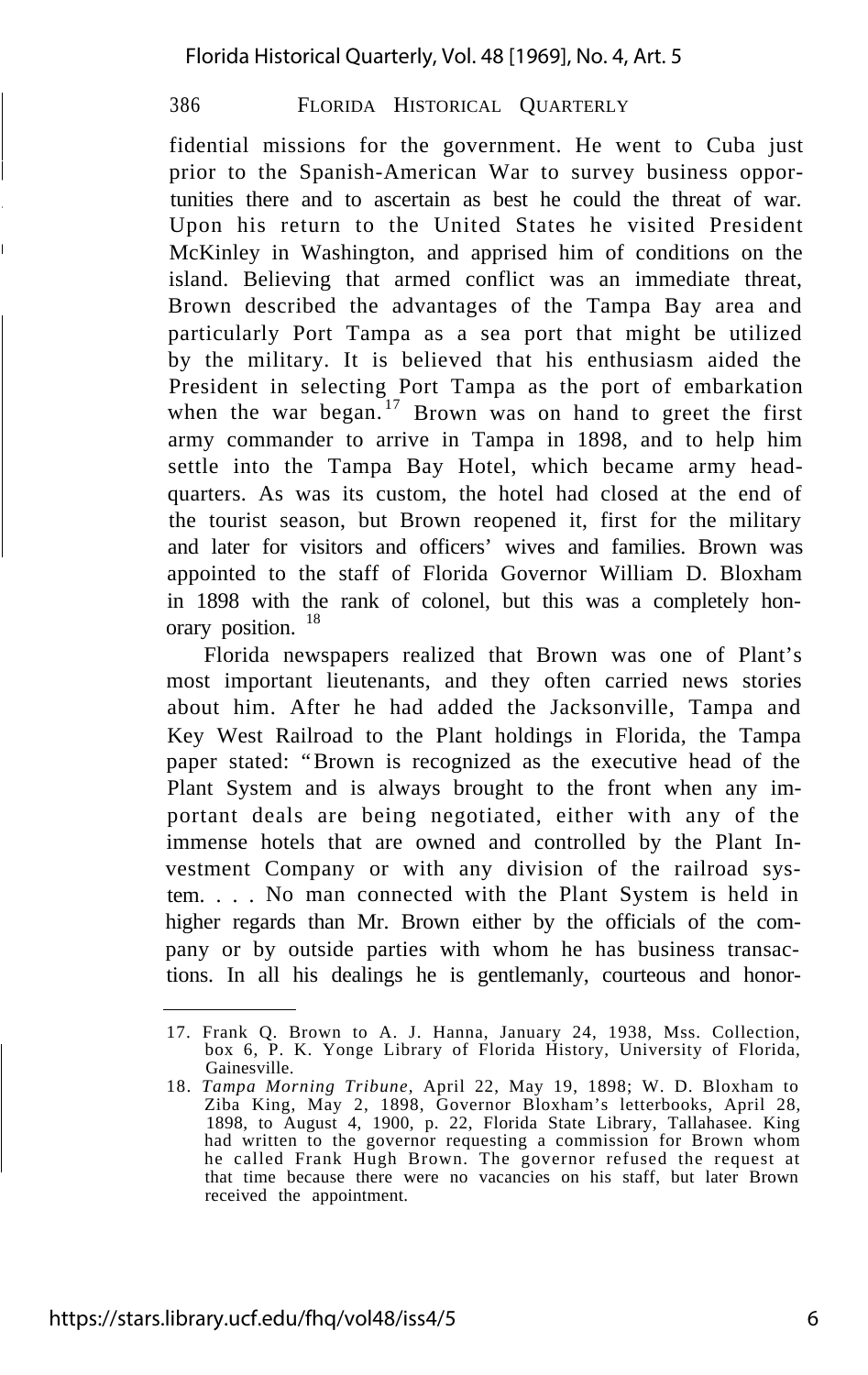able. He is shrewd and well informed, but never resorts to trickery as a means of getting the best of his competitor. He is one of the youngest railroad promoters in the country, is full of ambition and will yet stand in the front rank of American railroad magnates." <sup>19</sup>

Brown became the president of the Plant Investment Company after Robert Erwin's death in 1905. However, by that time that company's holdings were limited to hotels and real estate. He had already negotiated the sale of the Tampa Bay Hotel to the city of Tampa, and he was now liquidating other properties belonging to the Plant Investment Company. <sup>20</sup> Brown was interested in many business ventures outside Florida and was associated with over thirty companies during his lifetime. At one time he had an interest in the *Tampa Tribune,* the *Florida Times-Union* of Jacksonville, the *Louisville Courier-Journal,* the Baltimore and Ohio Railroad, the American Beet Sugar Company, and various railroad and trust companies. His most enduring business ventures were with the New York City banking firm of Redmond and Company from which he retired in 1937, and the Dobbs Ferry (New York) Bank. He was president of the bank for fifty years, he served as mayor of Dobbs Ferry, and headed the Dobbs Ferry Free Library and Dobbs Ferry Hospital. Brown's public services were many and varied. Although he was a man in his middle fifties, he volunteered during World War I. He was sent to Washington as chairman of the Finance Advisory Committee of the United States Railroad Administration. In addition, he headed the Liberty Loan drive in his district of New York and Connecticut. Later he was trustee and treasurer of the Raymond Anteig Fund that was awarded to Charles A. Lindbergh for his 1927 solo flight across the Atlantic, and he served as a director of numerous relief and charitable organizations.  $22$  He died in 1955 at the age of ninety-three.  $23$ 

Henry Stephen Haines' parents lived in North Carolina, but he was born in Nantucket, Rhode Island, in 1836, while his

<sup>19.</sup> *Tampa Morning Tribune,* April 9, 1899.

<sup>20.</sup> *Ibid.,* November 10, 1955; Brown to Hanna, January 24, 1938, Mss. Collection, box 6, P. K. Yonge Library of Florida History; James W. Covington, 21. "The Tampa Bay Hotel," *Tequesta,* XXVI (1966), 18. *New York Times,* November 8, 1955.

<sup>22.</sup> *Ibid.*

<sup>23.</sup> *Tampa Morning Tribune,* November 10, 1955.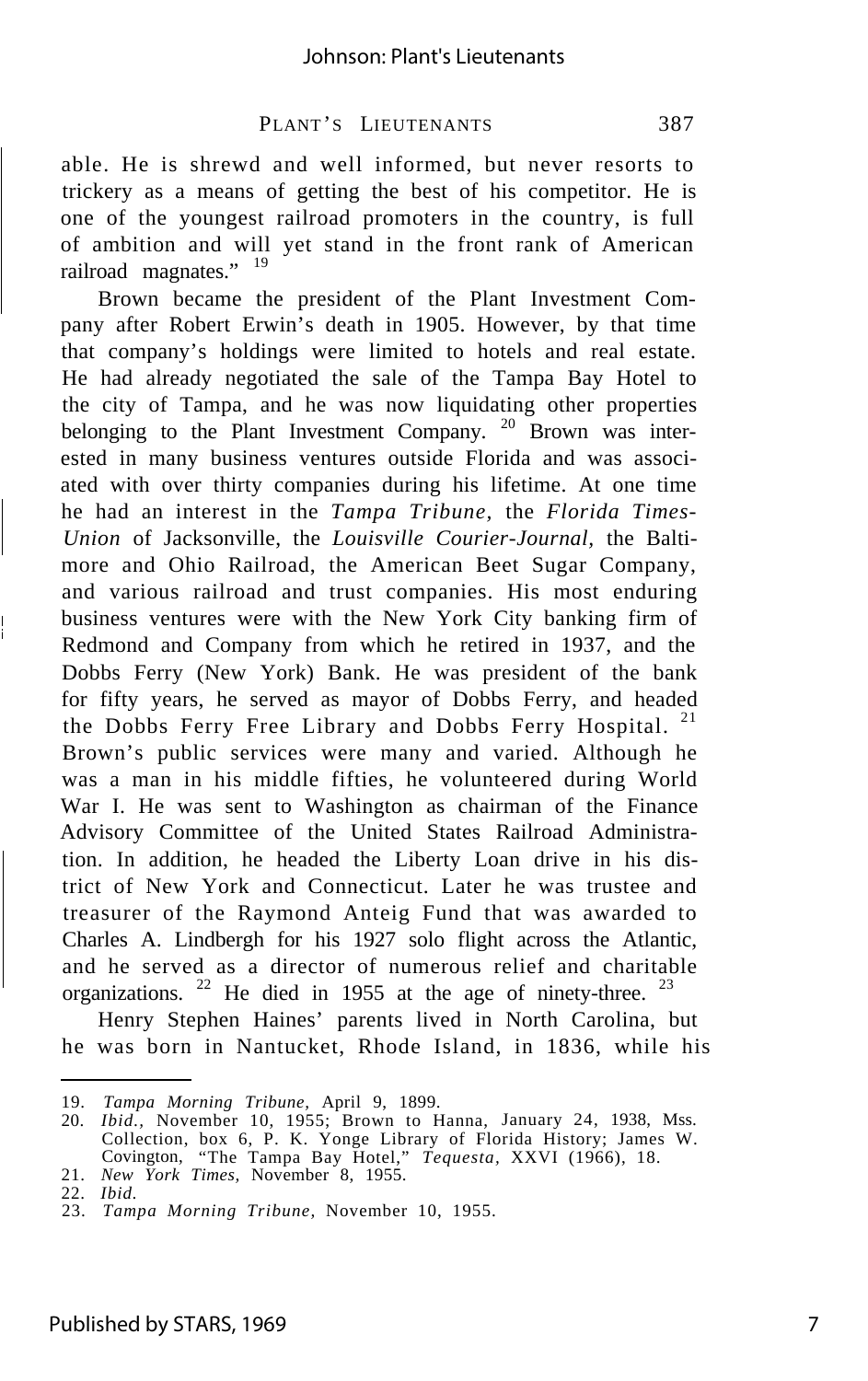mother was visiting her family home. He was educated in North Carolina and Massachusetts schools but did not attend college. While very young, Haines secured a job as an apprentice in the railroad shops of the Manchester Railroad Company in North Carolina.  $24$  By the age of twenty he was employed as an engineer on a railroad operating in North and South Carolina. For part of that year he kept a diary and in it he described the problems caused by the poor equipment used on southern railroads of that day. <sup>25</sup> One source states that Haines and his brothers enlisted in the Confederate army, but that he returned to railroad construction and that he was in charge of Confederate transportation in South Carolina when Charleston fell to the Federal forces.

Haines became general superintendent of the Atlantic and Gulf Railroad Company after the Civil War. This railroad operated a line from Savannah through south Georgia to Bainbridge. On April 4, 1871, Haines optimistically predicted to the president of the company that gross revenue for the line in that year should be \$1,300,000. His comparison of the company with other Georgia railroads seemed to prove that the Atlantic and Gulf was the most profitable.<sup>27</sup> However, the figures were misleading and the company became heavily mired in debt. Plant, partly on the recommendation of Haines, purchased the Albany and Gulf in 1879, and soon thereafter changed the name of the line to the Savannah, Florida and Western.<sup>28</sup> Haines retained his position under the new management, and his duties were extended to the other railroads that Plant purchased and con-

<sup>24.</sup> Charles O. Haines, "Memoir of Henry Stephen Haines," *Transactions of the American Society of Civil Engineers,* Vol. 98 (1928), 1695-97. Haines was probably a brother of Henry Haines. A Charles O. Haines was employed by the Plant System when Henry Haines was general manager.

<sup>25.</sup> Henry S. Haines Dairy, Vol. I, March 10-September 26, 1856, Southern Historical Collection, University of North Carolina at Chapel Hill.

<sup>26.</sup> Haines, *Transactions of the American Society of Civil Engineers,* 1695. Neither the U. S. War Department Collection of Confederate Records in the National Archives nor the Georgia Department of Archives and History have any record of Haines' military service, but Confederate transportation records are sparse and that may account for the lack of documentation.

<sup>27.</sup> Haines, *Transactions of the American Society of Civil Engineers,* 1695; Haines to John Screven, April 4, 1871, in Haines Dairy, Vol. II. *Poor's Manual of the Railroads of the United States* (1880), 531-32;

<sup>28.</sup> *Expressman's Monthly,* Vol. IV (1879), 302-03. This journal became *The Express Gazette* in 1882. See also Jacksonville *Florida Times Union,* January 11, 1884.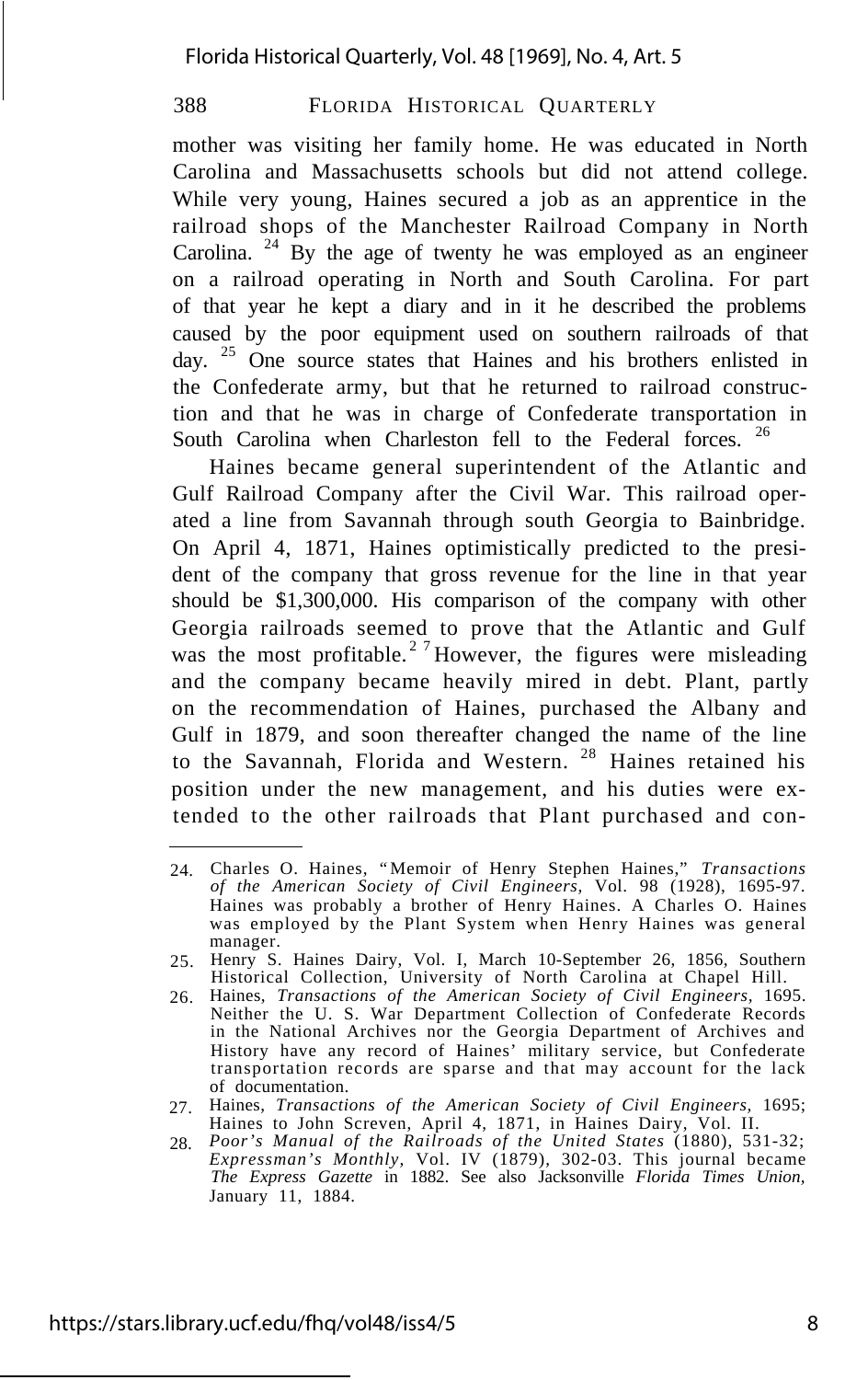#### Johnson: Plant's Lieutenants



Henry Bradley Plant, reproduced from *The Life of Henry Bradley Plant* by G. Hutchinson Smyth.





Franklin Q. Brown. He was forty-eight at the time of this photograph.

Henry Stephens Haines from an original in the office of the Chamber of Commerce, Haines City, Florida.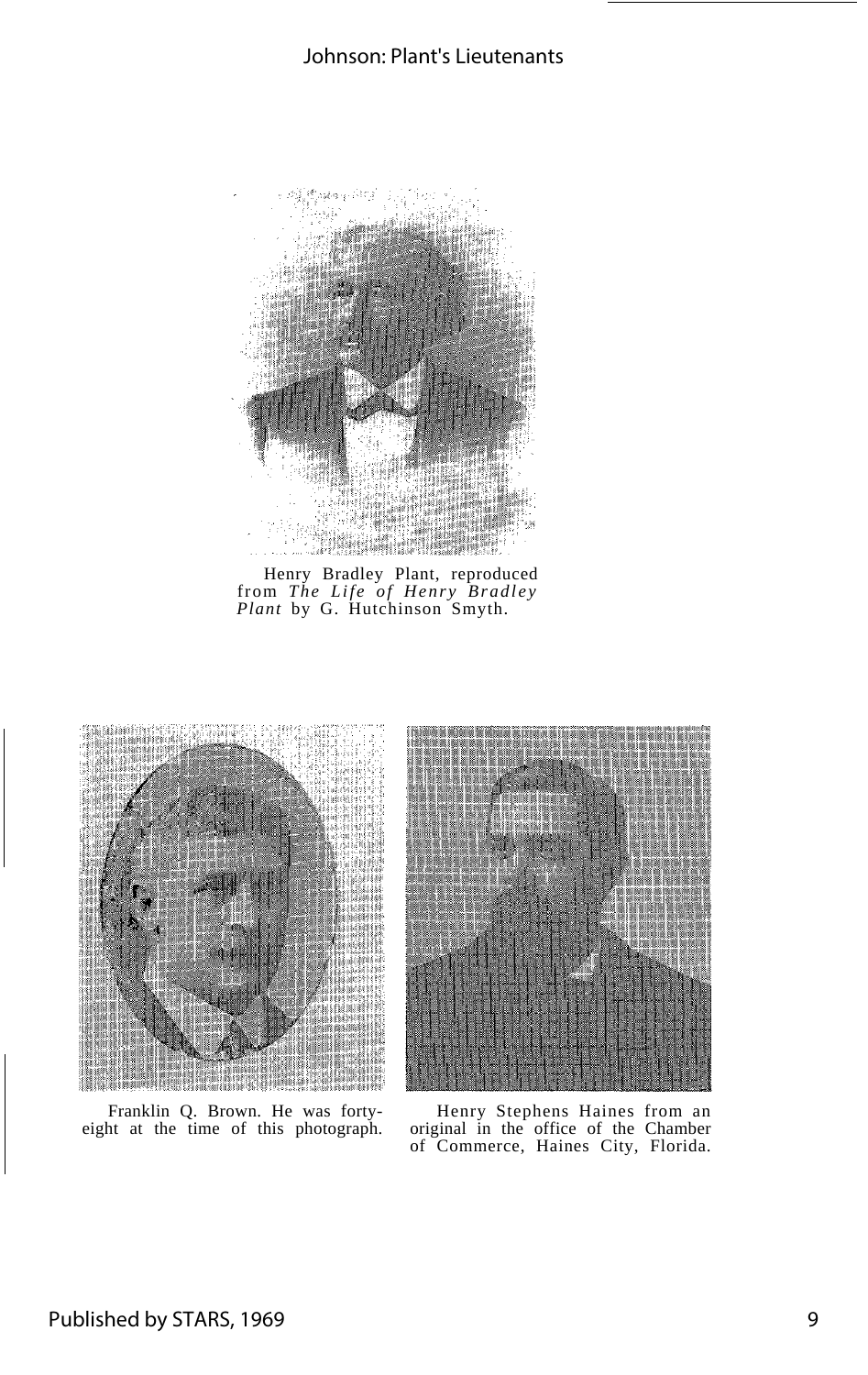structed. He supervised the building of the East Florida Railway from Waycross, Georgia, to Jacksonville. This company had secured the lease for the state's convicts for a period of two years, paying Florida fifteen dollars a year for each prisoner. Planning to utilize this cheap labor supply before the contract ran out, Haines also wanted to construct the Live Oak and Rowlands Bluff Railroad. <sup>29</sup> He also supervised the building of the South Florida Railroad from Sanford to Tampa. Haines City, located on the route of the South Florida, was named for him.

Haines instituted a thorough annual inspection of all railroads under his jurisdiction. Rules for inspectors conducting annual and intermediate inspections were printed in a pamphlet which was made available to all personnel. A premium of \$100 was awarded to the supervisor of the best division, while the next two supervisors received fifty dollar awards. The foreman of the best section in each division received forty dollars and the second best received twenty dollars; ten dollars were awarded to the wife of the foreman who maintained the neatest section house and grounds. Other awards were given to the foreman showing the greatest improvement, to the one having the least expense without sacrificing efficiency, and to the one with the least expense for tools per man.  $30$  These awards were aimed at increasing the morale of the supervisory personnel and adding to the efficiency of these Florida and southern rail lines.

In 1892 Haines was promoted to vice-president of the Savannah, Florida and Western while continuing to serve as general manager of the entire system. Two years later he severed all connection with the Plant System. It was thought that he made the decision because he believed that another official was trying to assume his duties. <sup>31</sup> What the truth was of this is not known. Haines went to Europe with the intention of organizing an investment company there to trade in American railroad securities. Late in 1895, a rumor circulated that Plant would retire

<sup>29.</sup> N. Gordon Carper, "The Convict-Lease System in Florida, 1866-1923" (unpublished Ph.D. dissertation, Florida State University, 1964), 70-71; Jacksonville *Florida Times Union,* January 11, 1884; *Florida House Journal,* 1881, 41.

<sup>30.</sup> *Railroad Gazette,* August 20, 1886, 571; December 17, 1886, 675.

<sup>31.</sup> *Poor's Manual of the Railroads of the United States* (1892), 574; *Tampa Morning Tribune,* August 8, 1895, quoting the Jacksonville *Florida Times Union.* Details of this episode were never clearly explained and only rumors were reported in the Florida press.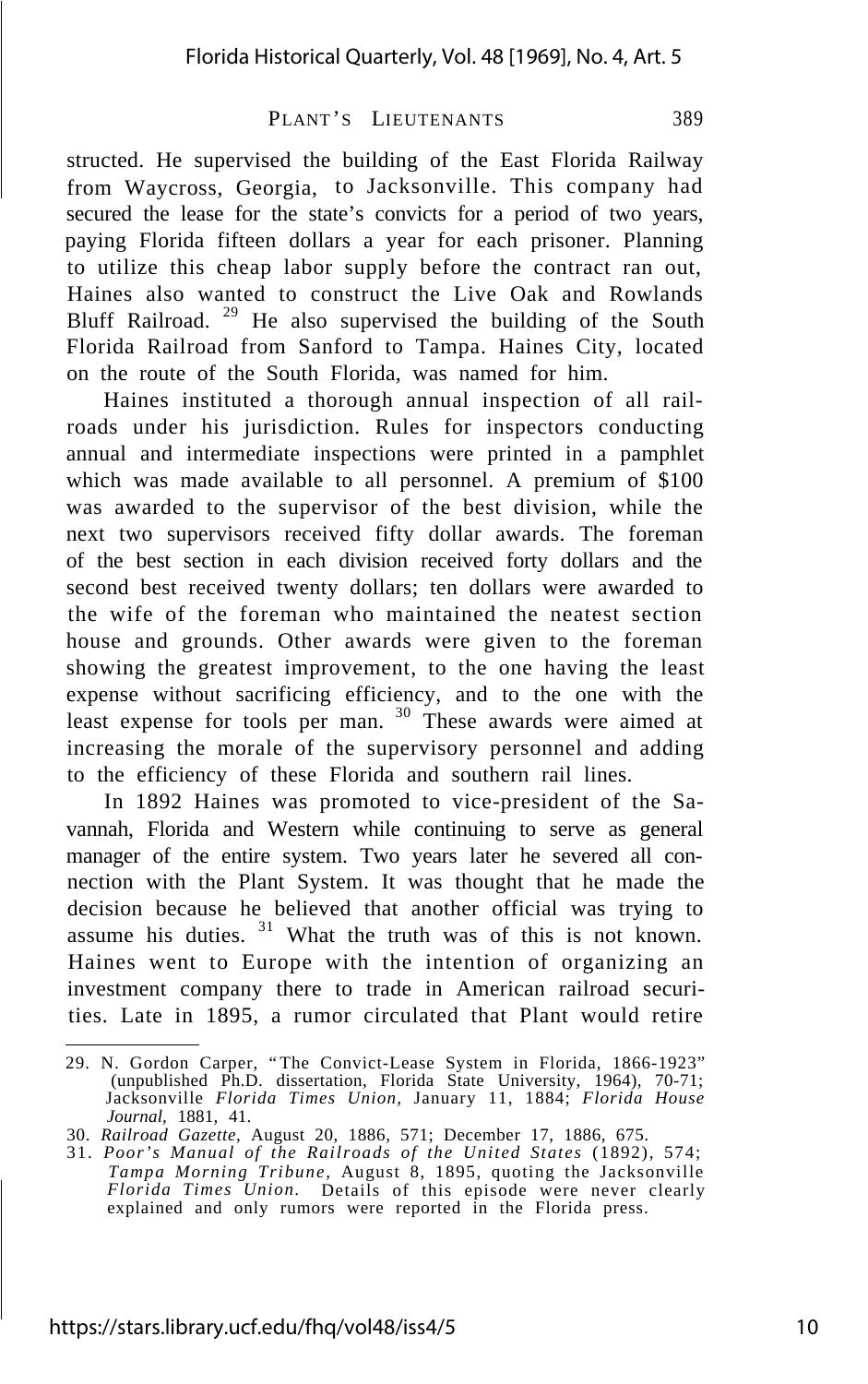shortly and that Haines would replace him as head of the Plant operations. According to this story, Haines had received a concrete offer via a telegram which he first refused and later accepted. <sup>32</sup> However, if such an offer was made and accepted the transaction was never consummated for Plant did not retire until death in 1899 forced him to do so. Haines was a pall bearer at Plant's funeral, so evidently the two men remained friends even though their business association had ended nearly a decade earlier. <sup>33</sup>

Haines did not establish the European investment company, although it was reported that he had adequate financial support. He served as commissioner of the Southern States Freight Association, and for a short time he was vice-president of the Atlantic and Danville Railroad Company, a corporation largely owned by Englishmen. <sup>34</sup> Although he was not a university graduate Haines was an intellectual man with marked literary inclinations. His diary, dated May 26, 1865, includes two pages of notes from a review published in *The Edinburgh Review* of two of Alexander Bain's books, *The Senses and the Intellect* and *The Emotions and the Will,* numerous notes on the *Course of History of Modern Philosophy* by Victor Cousin, although these notes appear to be in a different handwriting. <sup>35</sup> Haines published a total of six volumes on freight rates and railroad management. The first effort was a pamphlet of twenty-three pages long which appeared in 1879 (?) under the title *The Railroad and the State: The Regulation of Railroad Tariff by Law.* He collected his speeches and published them in 1897 in a book entitled *American Railway Management.* Haines delivered twelve lectures at the Boston University School of Law in April and May 1905, which were published as *Restrictive Railway Legislation.* Two years later he presented another series of lectures at the same institution and again they were published. The title was *Railway Corporations as Public Servants. Problems in Railway Regulations* appeared in 1911, and *Efficient Railway Operations* in 1919. These volumes were used as standard texts and were translated

<sup>32.</sup> *Tampa Morning Tribune,* August 8, 1895, quoting the Jacksonville *Florida Times Union.*

<sup>33.</sup> *New York Times,* June 27, 1899.

<sup>34.</sup> *Railroad Gazette,* December 2, 1898, 866; Haines, *Transactions of the American Society of Civil Engineers,* 1696.

<sup>35.</sup> Haines Diary, Vol. I, May 26, 1865.